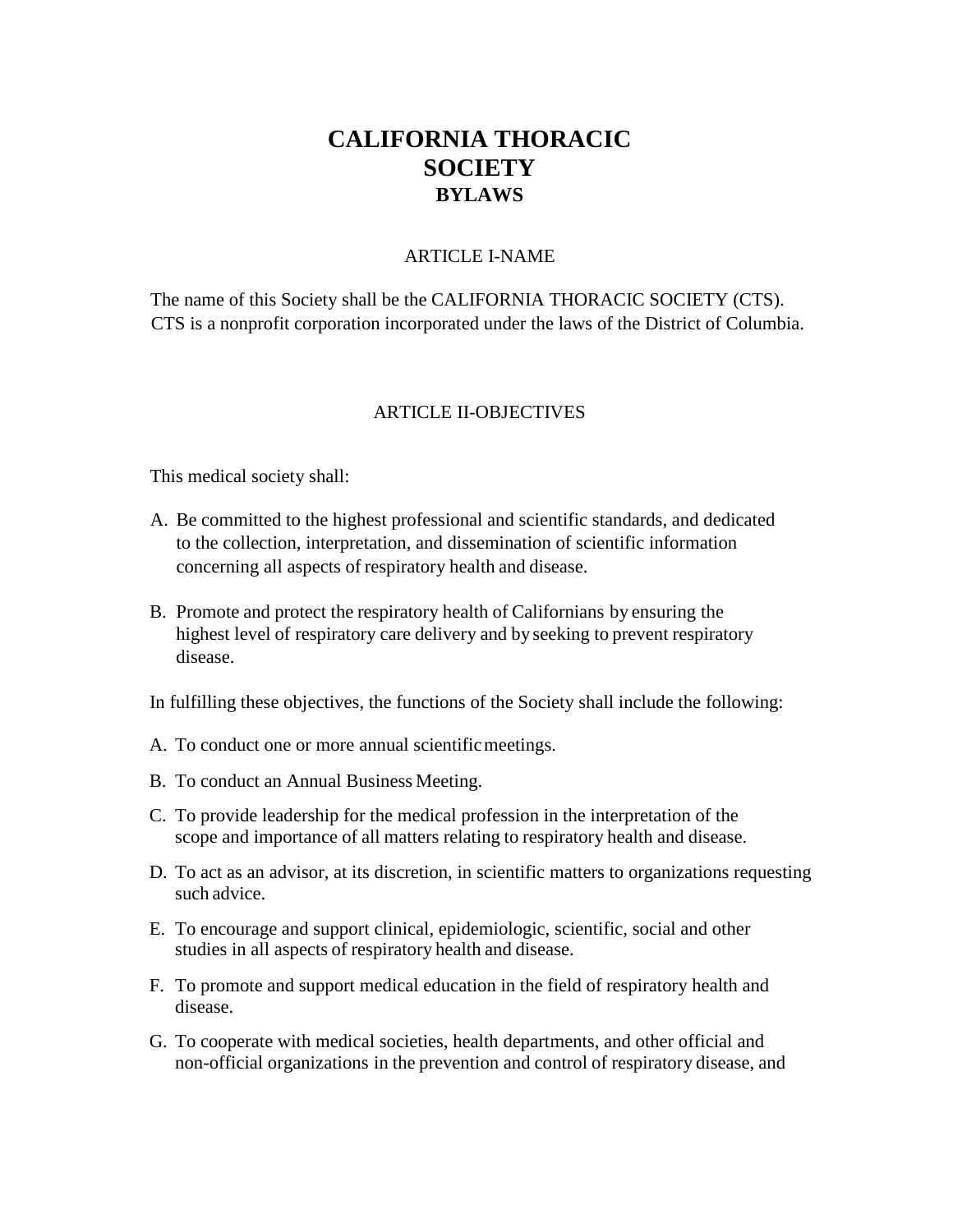related health matters

- H. To promote programs and exchange of ideas concerning the study and control of respiratory disease.
- I. To exert influence on legislation on matters pertaining to respiratory health and disease.
- J. To maintain Chapter status and effective relationships with the American Thoracic Society (ATS).

#### ARTICLE III - MEMBERSHIP AND DUES

#### SECTION A-TYPES OF MEMBERSHIP

The members of this Society are classified as Active, Associate, Emeritus, and Honorary.

1. ACTIVE

Active membership shall be open to physicians, doctoral level scientists, advanced practice clinicians including nurse practitioners, clinical nurse specialists, physician assistants, respiratory care practitioners, sleep technicians and other qualified health care professionals interested in and supportive of the objectives of the Society. At the discretion of the Executive Committee, the above requirements may be waived for certain applicants in scientific or clinical fields closely related to activities of the Society. Active members shall have the privileges of holding office and voting.

#### 2. ASSOCIATE

Associate Membership shall be open to Health Care Professionals in training: fellows, interns, residents in accredited training programs, students (status verified), and health care professionals in training. CTS may require that the applicant be recommended by his/her Program Director and/or a CTS member.

Associate members shall have the privileges of Active members except for the privileges of voting and holding office.

An Associate member may request transfer to Active membership.

#### 3. EMERITUS

Active members who have reached the age of 70 and who have retired or active members who have retired because of illness or other exceptional circumstances may request of the Membership Committee, in writing, transfer to Emeritus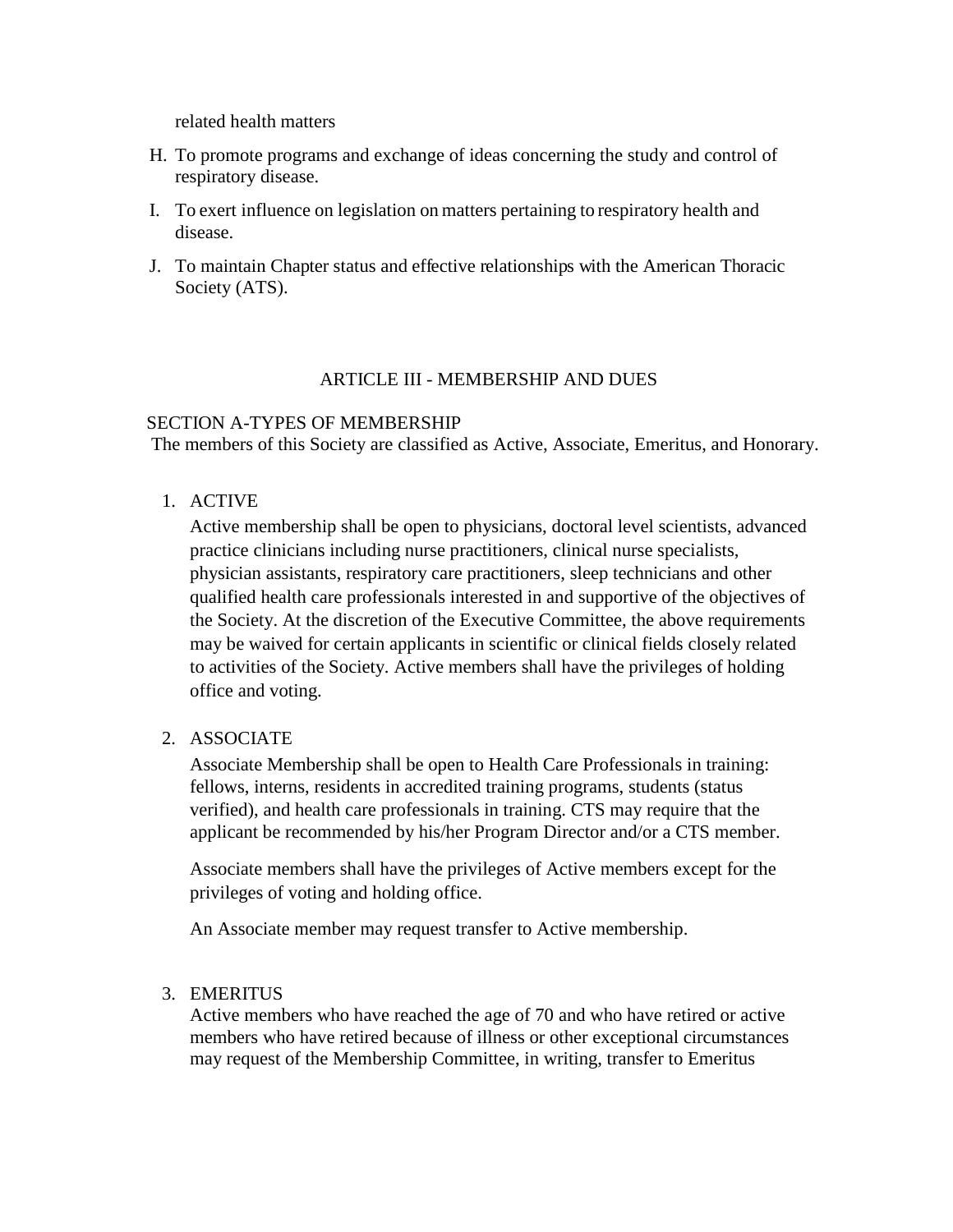membership. Emeritus members shall have all the privileges of Active members with the exception of holding office.

4. HONORARY

Individuals with a record of high achievement and signal contributions in the field of respiratory health and disease may be proposed for Honorary membership by any member. Following approval of the Membership Committee, candidates may be elected by a majority vote of the Board of Directors.

Honorary membership will be granted to former ATS Presidents residing in California and all Trudeau Medalists residing in California. Honorary members shall have all the privileges of Active members.

## 5. INSTITUTIONAL MEMBERSHIP

Institutions that show support for CTS are eligible for institutional membership as determined by the Membership Committee. The institutional membership may include active and associate memberships as determined by the Membership Committee and approved by the Board of Directors.

# 6. TERMINATION OF MEMBERSHIP

Any member may be suspended or terminated on recommendation of the Membership and Executive Committees for any reason deemed sufficient for such action, provided that due process is observed and such a member be given the opportunity to appeal to the Board of Directors. Any request to initiate suspension or termination of CTS membership must be in writing and supported by reliable information concerning specific activities or conduct alleged to be unethical, detrimental to patient safety or the delivery of quality patient care.

## SECTION B-DUES

- 1. The Board of Directors shall determine dues for all categories of membership. The Board of Directors will consider recommendations that are made by the Membership Committee and the Executive Director
- 2. Any member whose dues are in arrears for 12 months shall be referred to the Membership Committee for review and action.
- 3. Emeritus and Honorary members shall pay no dues.

## ARTICLE IV-BOARD OF DIRECTORS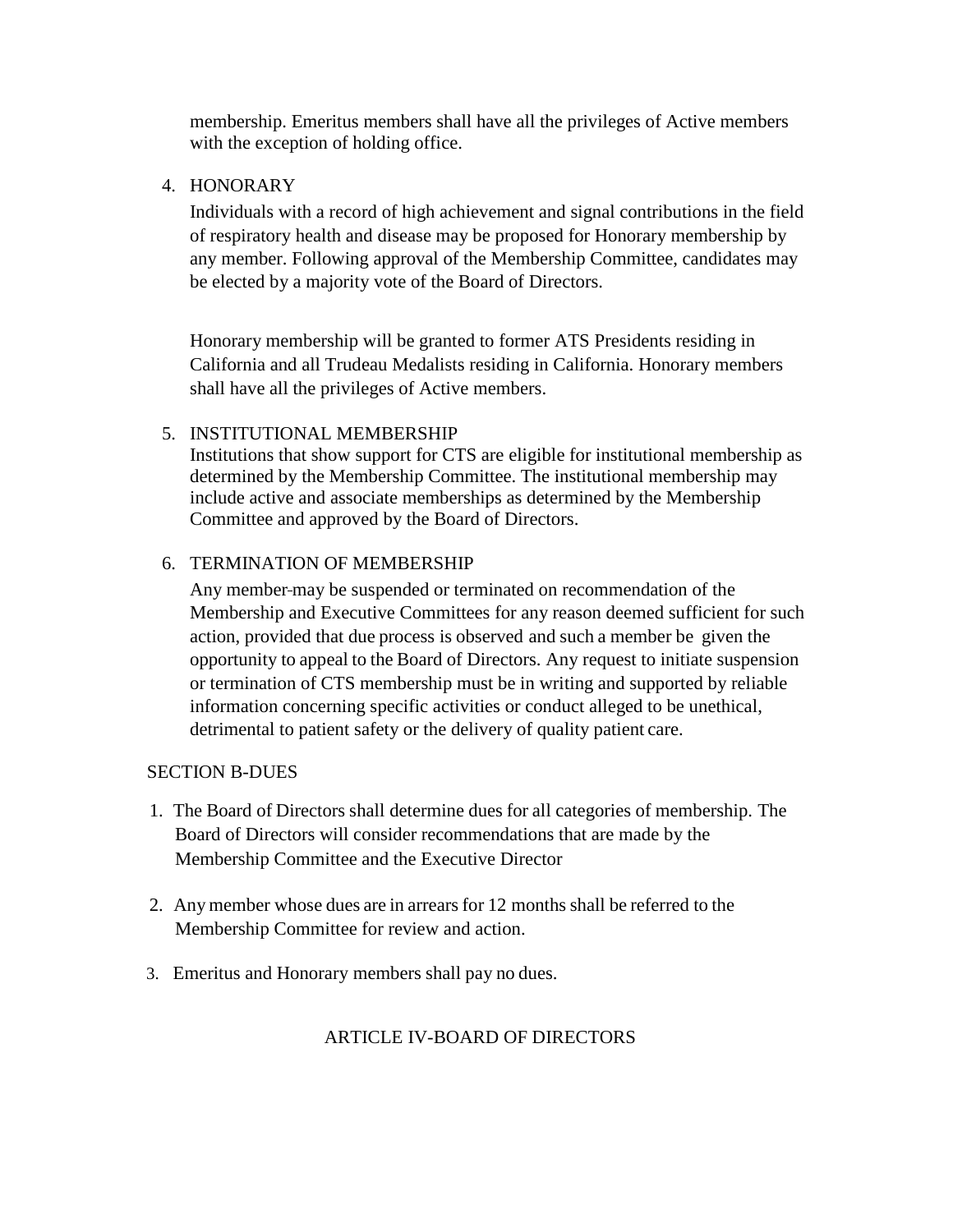The Board of Directors shall be the governing body of this Society. The Board of Directors voting members shall consist of the President, the President-Elect, the immediate Past President, the Secretary, the Treasurer, the Representative(s) to the ATS Council of Chapter Representatives, and the Chairpersons of the following standing committees of the CTS: Clinical Practice (CP), Education, Health Care Policy (HCP), Membership, Nominating, Pediatric, Multidisciplinary and Career Development. The Executive Director shall be non-voting ex officio member of the Board of Directors. The actions of the Board of Directors shall be subject to review at the Annual Business Meeting.

# SECTION A-GOVERNING BODY

The Board of Directors' function shall be to conduct the business of the Society, and to review the objectives and functions of the Society. The Board of Directors shall have responsibility for the direction and supervision of the Society in accordance with the bylaws and the Board of Directors' fiduciary duties. The Board of Directors has custody and control of the funds, business, and property of this Society. The Board of Directors will approve the budget annually.

# SECTION B-MEETINGS

The Board of Directors shall meet at least twice a year in person and/or by teleconference.

Meetings of the Board of Directors may be held at any time or place designated by the President, or upon written request of three members of the Board of Directors.

# SECTION C-QUORUM

A majority of the voting members of the Board shall constitute a quorum.

# ARTICLE V-OFFICERS

The officers of this Society shall be a President, President-Elect, Secretary, Treasurer, the Immediate Past President, and the Representative(s) to the ATS Council of Chapter Representatives. These officers comprise the Executive Committee of the Society.

## SECTION A-NOMINATIONS

Nominations of candidates for these offices shall be made by the Nominating Committee. Nominations may also be made by petition of five active members and be presented to the Nominating Committee 90 days prior to announcement of the slate of candidates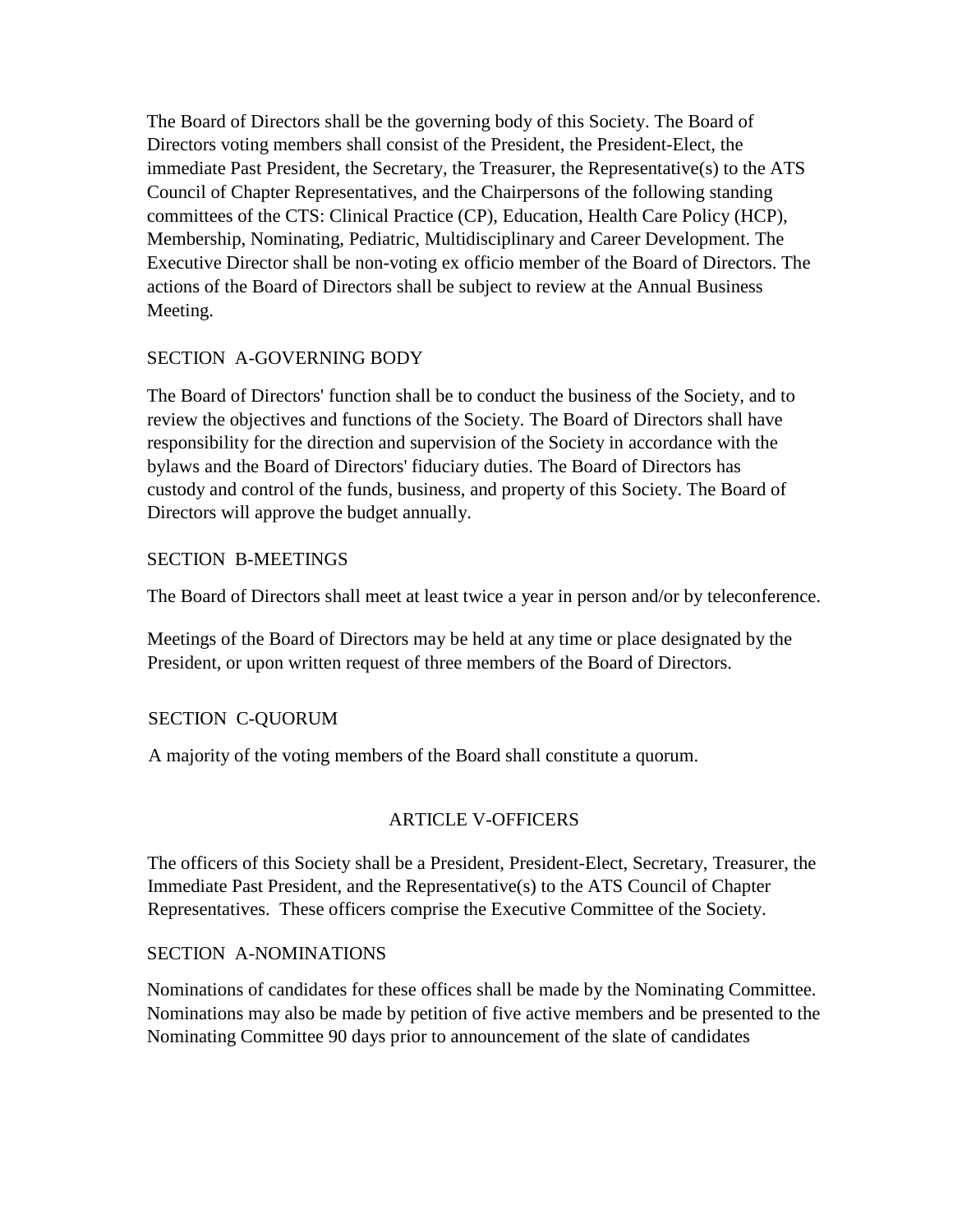The slate of candidates of the Nominating Committee and those nominated by petition shall be circulated to the membership in a ballot by October 1 or earlier, by email or other accessible technology. Only those ballots returned before December 1 will be valid and be counted.

## SECTION B-ELECTION

- 1. The officers shall be elected by a ballot of the entire voting membership. All officers must be Active ATS and CTS members.
- 2. When there is more than one nomination for any office, a simple plurality of the votes cast shall constitute election.

# SECTION C-TERMS OF OFFICE

The term of office of the President, President-Elect, Secretary, Treasurer, and Immediate Past President shall begin at the time of the business meeting at the Northern California CTS conference following their election and continue for one year.

## SECTION D-PRESIDENT

- 1. The President shall be Chairman of the Board of Directors and the Executive Committee and a voting member ex-officio of all Committees except the Nominating Committee.
- 2. The President shall report on the activities of the Society at the Annual Business Meeting.
- 3. The President shall be empowered to nominate members of this Society to any Committee of any medical or other appropriate organization whenever such representation is requested from such organizations, and when, in the opinion of the President, such action will aid in advancing the objectives of the Society.
- 4. The President will e-mail a report to the membership at least annually.

# SECTION E-PRESIDENT-ELECT

- 1. The President-Elect shall be a voting member of the Board of Directors and Executive Committee and a non-voting member, ex-officio, of all Committees except the Nominating Committee.
- 2. In the absence of the President, or in the event of the President's death, resignation, or inability to carry out the duties of the office, the President-Elect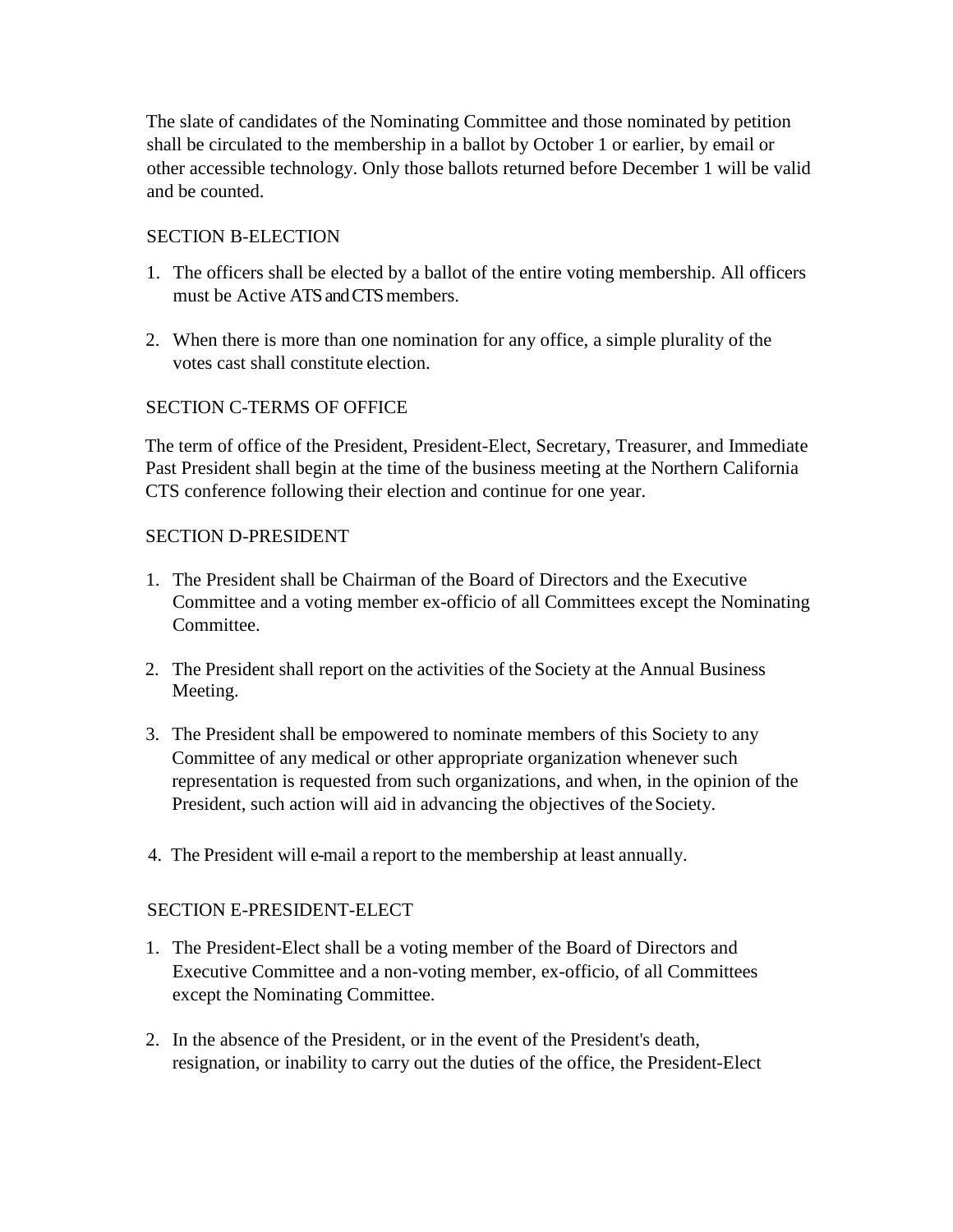shall assume the title and duties of thePresident.

- 3. The President-Elect shall take office as President at the expiration of the President's term of office.
- 4. In the event of the death, resignation, or inability to function of the President-Elect, a new President-Elect shall be nominated by the Nominating Committee and elected in a ballot of the membership by e-mail or other accessible technology.

## SECTION F-SECRETARY

- 1. The Secretary shall be a voting member of the Board of Directors and Executive Committee.
- 2. The Secretary shall be responsible for the review and approval of the minutes and records of this Society and the Board of Directors.
- 3. In the event of the death, resignation, or inability to function of the Secretary, the Board of Directors shall appoint a Secretary to serve until the next regular election.

# SECTION G-TREASURER

1. The Treasurer shall be a voting member of the Board of Directors and Executive Committee.

The Treasurer shall be responsible for the review and certification of the finances of the Society and its committees and for reviewing the budget prior to submission to the Board of Directors.

- 2. The Treasurershall report to the membership at the Annual Business Meeting.
- 3. In the event of the death, resignation, or inability to function of the Treasurer, the Board of Directors shall appoint a Treasurer to serve until the next regular election.

# SECTION H-REPRESENTATIVES TO ATS COUNCIL OF CHAPTER REPRESENTATIVES (CCR)

l. Representative(s) to the ATS Council of Chapter Representatives (CCR) shall be elected for a three-year term, unless elected to the ATS CCR-EC in which case they shall serve until their term on the CCR-EC expires. A CCR Representative shall not be eligible for more than one additional term until the current term has ended and one year has elapsed. A CCR Representative filling an unexpired term is eligible for reelection at the next regular election.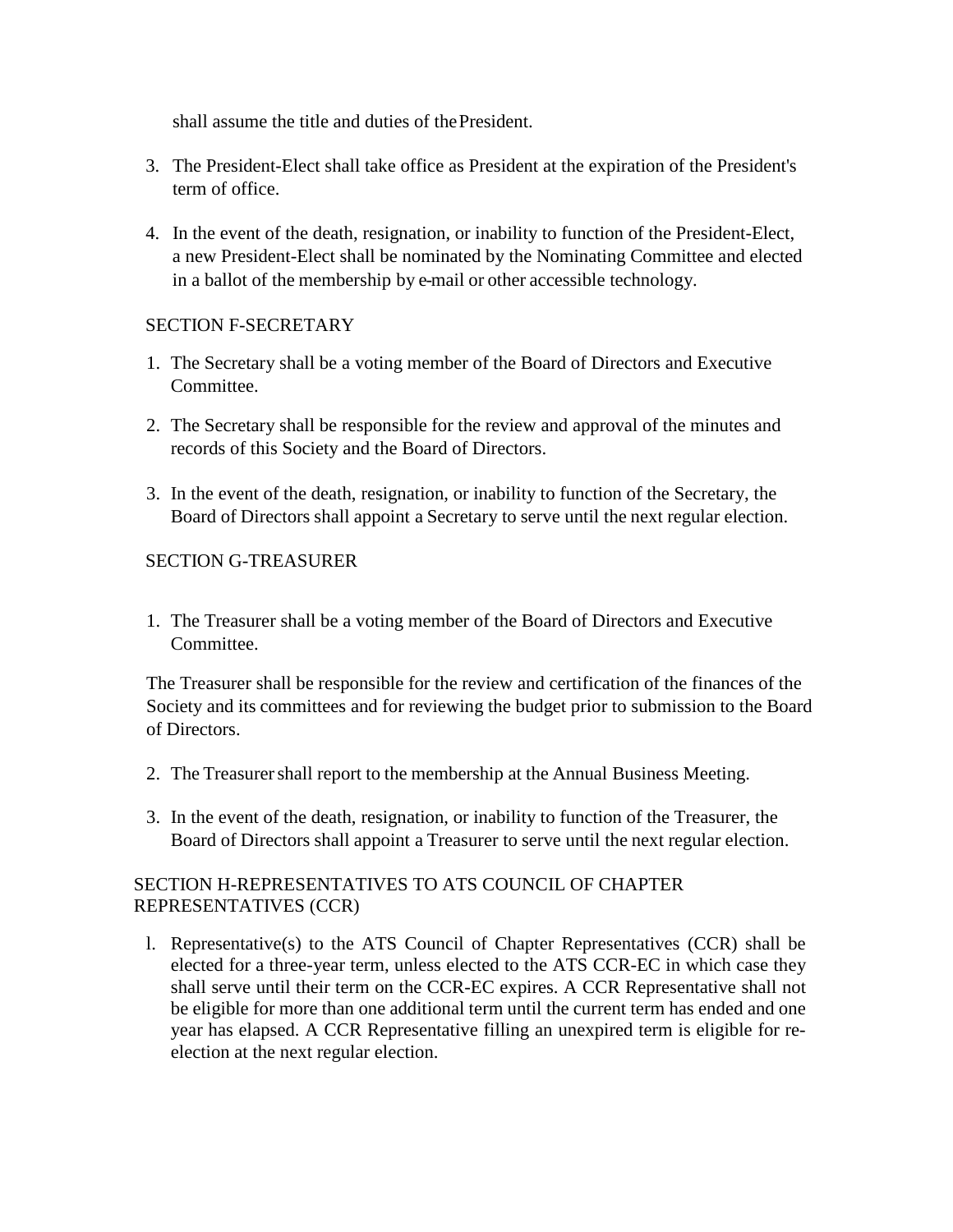- 2. In the event of the death, resignation, or inability to function as a CCR Representative, the Board of Directors shall appoint a CCR Representative to serve until the next regular election.
- 3. The CCR Representative(s) shall report to the membership at the Annual Business Meeting.

## ARTICLE VI-MEETINGS

# SECTION A-SCIENTIFIC MEETING

The Board of Directors will assign responsibility for planning scientific meetings to the appropriate Committee(s).

## SECTION B-ANNUAL BUSINESS MEETING

The Annual Business Meeting shall include reports by the President, the Chairpersons of standing Committees, CCR Representative(s), the Secretary, Treasurer or such other business as may be pertinent to the operation and well-being of the Society.

# ARTICLE VII-COMMITTEES AND COUNCILS

There shall be Committees as provided by these Bylaws or created by the Board of Directors, or by the President. These Committees, unless otherwise specified, shall be appointed and serve for the fiscal year and /or at the discretion of the Executive Committee. Committees include Membership, Nominating, Education, Health Care Policy, Clinical Practice, Multidisciplinary, Pediatrics, and Career Development. See Section B below

## SECTION A-APPOINTMENT

The President shall appoint the members and Chairpersons of all Committees unless otherwise specified by these Bylaws.

## SECTION B-STANDING COMMITTEES

There shall be the following standing Committees: Membership, Nominating, Education, Program, Health Care Policy, Pediatrics, Multidisciplinary, Clinical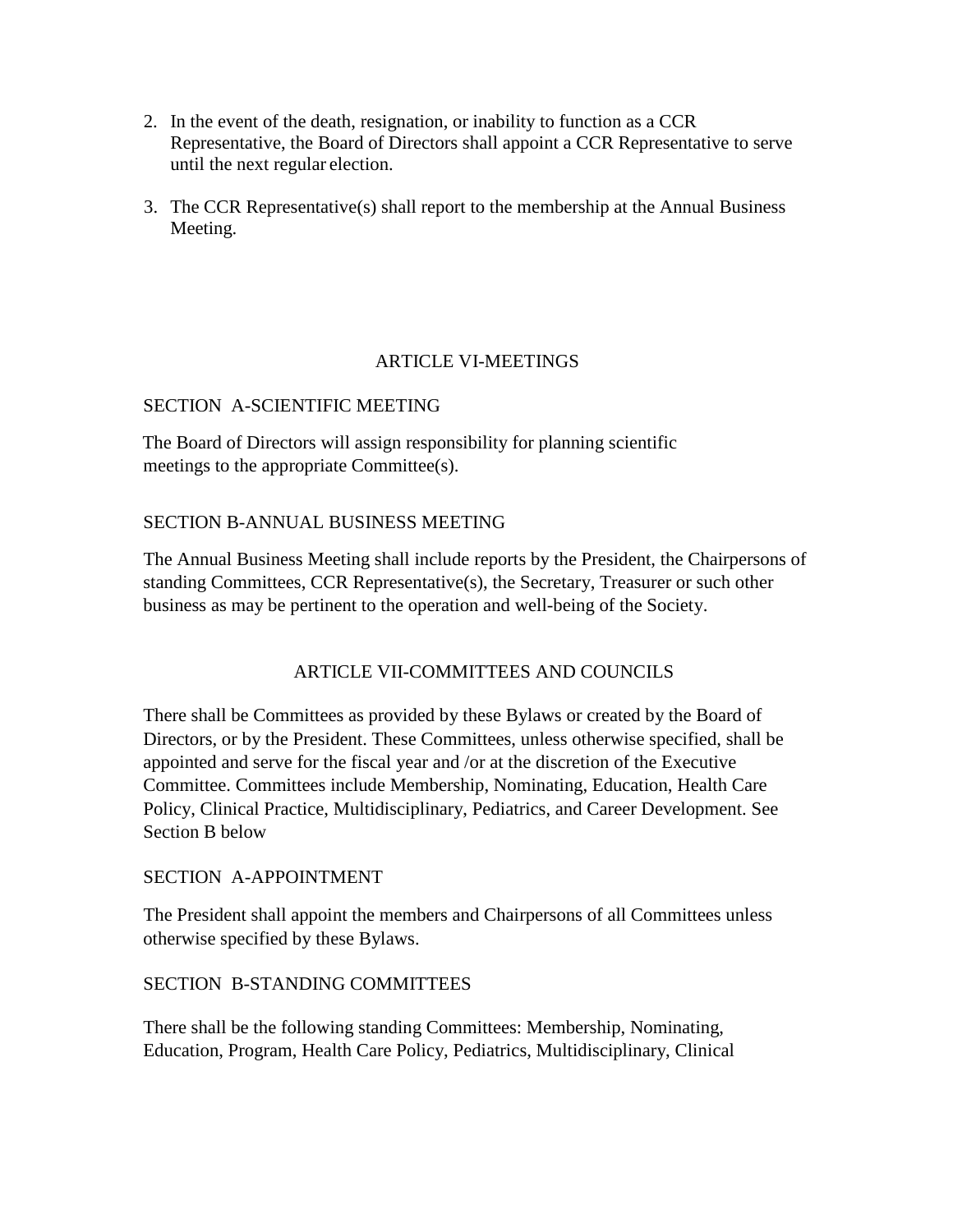Practice, and Career Development. Establishment of additional committees will be based on the consensus of the Board of Directors.

- 1. The Executive Committee shall consist of the following voting officers: President, President-Elect, Secretary, Treasurer, Immediate Past President, and the Representative(s) to the ATS Council of Chapter Representatives. The Executive Committee shall assume the powers and duties of the Board of Directors during the interim between meetings of the Board of Directors, and shall perform such other duties as the Board of Directors shall delegate. The Executive Committee shall meet upon the call of the President who shall chair it, or upon the call of any three members of the Executive Committee. A majority of voting members of the Executive Committee shall constitute a quorum. The Executive Committee shall report all its actions to the Board of Directors at its next regular meeting. The President will report to the Board of Directors twice yearly or more frequently at the request of the Executive Committee or 3 or more members of the Board of Directors.
- 2. The Membership Committee shall assist in describing categories of members. It shall be active in recruiting qualified individuals for membership in theSociety.
- 3. The Nominating Committee shall consist of the Chair of the Nominating committee, Immediate Past President, and at least two members from the Active membership representing the geographic and professional diversity of the society. At least two members shall not be members of the Board of Directors. No member shall serve more than two consecutive years. This Committee shall nominate the Treasurer, vacant executive committee positions, and every two years a chair and members of the nominating committee. These nominations will include due regard to the proper representation of the interests of themembership. Write in candidates may be nominated by 3 active members of the Nominating Committee.The slate of candidates will be emailed to all members to vote within a 30 day time frame.
- 4. The Education Committee shall be responsible for the overall policy and program planning for all CTS educational activities in collaboration with CTS Executive Committee and Board of Directors. The Program Committee(s) shall be subcommittee(s) of the Education Committee responsible for, in cooperation with the Executive Director, planning educational conferences. Planning shall include, but not be limited to, the following tasks: securing speakers on topics of interest to the CTS membership; securing, as appropriate, continuing medical education credits for such conferences, and venue/date selection.
- 5. The Health Care Policy committee shall be responsible for the overall policy and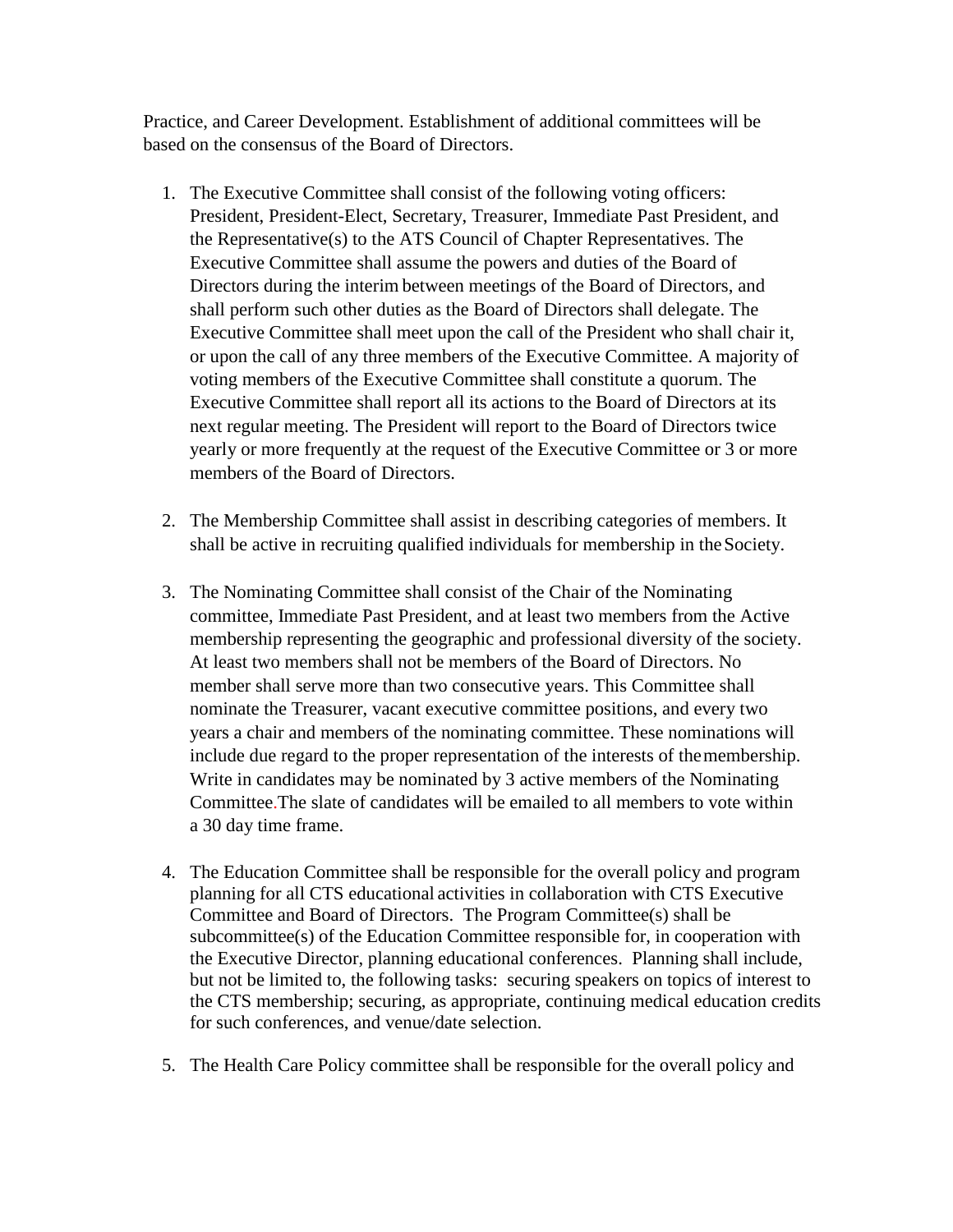liaison with ATS and California Medical Association regarding governmental policy and legislative issues relevant to CTS.

- 6. The Pediatrics Committee shall be responsible for the overall policy and program planning for all CTS pediatric educational activities and needs in collaboration with CTS Executive Committee and Board of Directors.
- 7. The Multidisciplinary Committee shall be responsible for the overall policy and program planning for all CTS Multidisciplinary activities and needs in collaboration with CTS Executive Committee and Board of Directors.
- 8. The Clinical Practice Committee shall be responsible for the overall policy and program planning for all CTS clinical practice activities and needs in collaboration with CTS Executive Committee and Board of Directors.
- 9. The Career Development Committee shall be responsible for program planning and coordinating resources to meet the needs of in-training members of CTS in collaboration with the CTS Executive Committee and Board of Directors.

#### SECTION C-ADDITIONAL COMMITTEES

The President shall be empowered to appoint such additional Committees as may be needed to accomplish the objectives of this Society.

## ARTICLE VIII-AMENDMENTS

These Bylaws may be amended by a majority of votes cast in a ballot by e-mail or other accessible technology by the voting membership, provided the proposed change and the reasons therefore have been sent to each member at least thirty days prior to the deadline for return of ballots.

## ARTICLE IX-PARLIAMENTARY **AUTHORITY**

*ROBERT'SRULES OFORDERNEWLY REVISED*shall be the parliamentary authority of this Society. The immediate Past President shall be the parliamentarian of this Society.

#### ARTICLE X-FISCAL YEAR

The fiscal year of the Society shall be from January 1 to December 31.